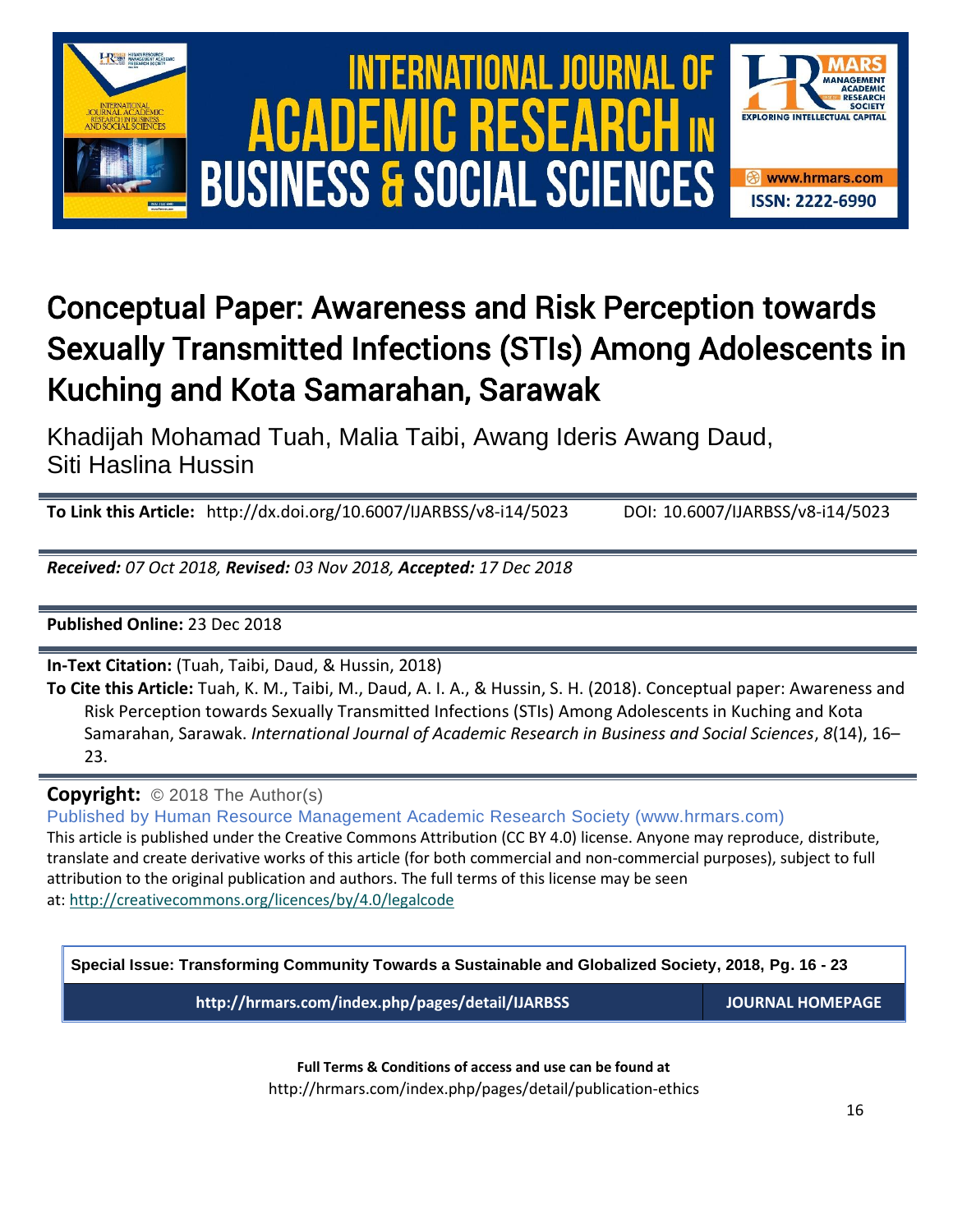

# Conceptual paper: Awareness and Risk Perception towards Sexually Transmitted Infections (STIs) Among Adolescents in Kuching and Kota Samarahan, Sarawak

Khadijah Mohamad Tuah

Faculty of Language and Communication, Universiti Malaysia Sarawak, Malaysia

Malia Taibi

Faculty of Language and Communication, Universiti Malaysia Sarawak, Malaysia

Awang Ideris Awang Daud

Faculty of Social Sciences, Universiti Malaysia Sarawak, Malaysia

## Siti Haslina Hussin

Faculty of Social Sciences, Universiti Malaysia Sarawak, Malaysia

### **Abstract**

Sexually transmitted infections (STIs) are on the rise in Sarawak with the age of those infected getting younger by year. Latest available data on reported cases of STIs is from a newsletter published by the Sarawak Health Department in March 2015 showing 26 cases of gonorrhea and 3 cases of syphilis for Kuching while 8 cases of gonorrhea and 2 cases of syphilis for Samarahan recorded for that month (Sarawak Weekly Epid News, 2015). Based on reviews of past studies it can be concluded that the level of awareness is still low despite the rising cases of STIs reported in Sarawak. A study by Catterall (1981) found gonorrhea to be the most common infection affecting Sarawakians prior to 1981 and based on the current statistics, that has not changed. Knowledge on STIs among adolescents and youths is generally low to moderate, even among health sciences students (ElKalmi et. al, 2015; Soleymani et. al, 2015; Anwar et. al, 2010). The prevalence of pre-marital sex among adolescents (Awaluddin et. al, 2015; Manaf et. al, 2015; Ahmadian et. al, 2014; Anwar et. al, 2010) could be a factor in contributing to the rise of STIs infections. The Sexually Transmitted Disease Knowledge Questionnaire (STD-KQ) and the Health Belief Model are used in this study to gauge the level of awareness and risk perception among the adolescents in Kuching and Kota Samarahan. The focus of